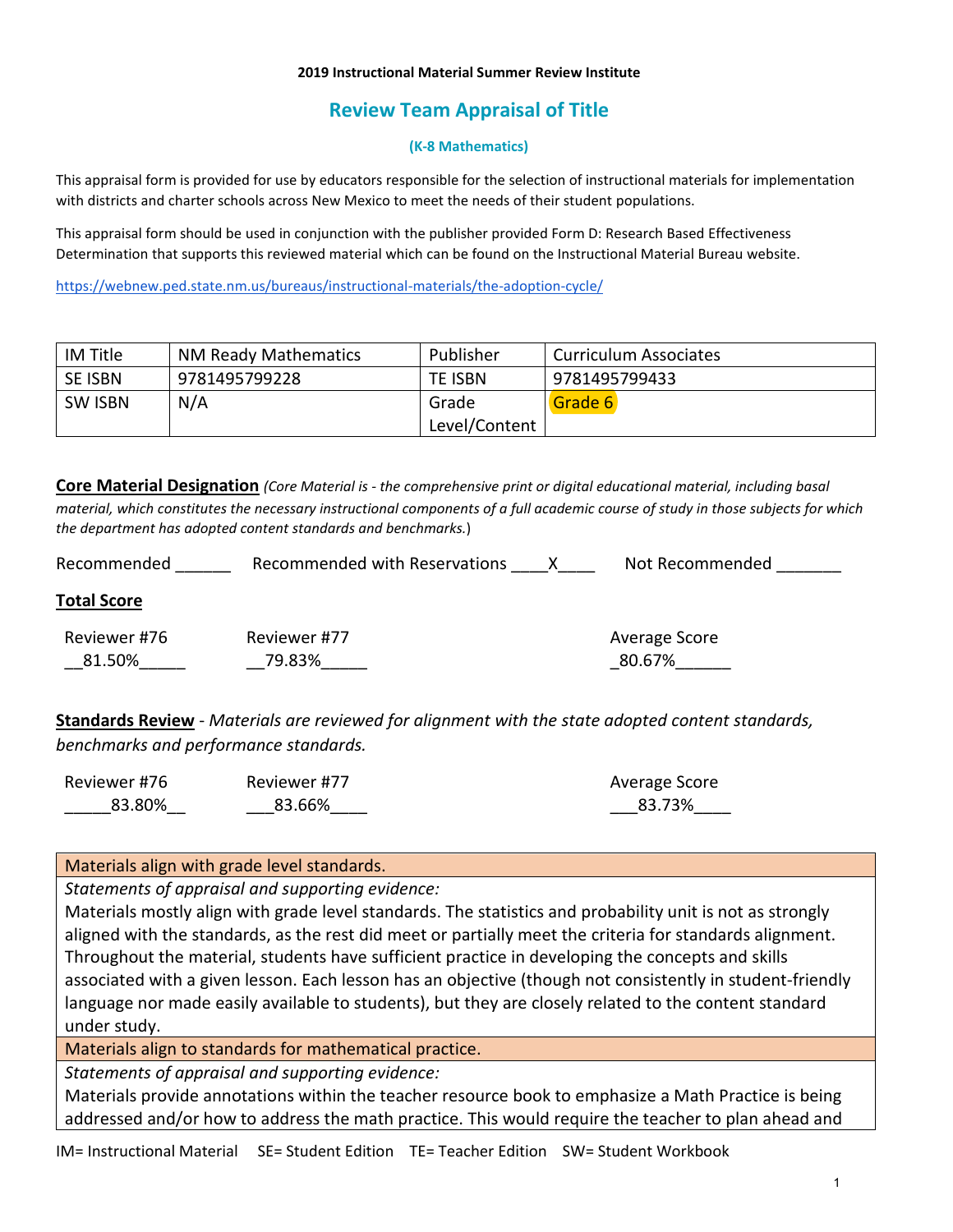make a conscious effort to include these within instruction. However, there are some ample explanations and examples of the math practices themselves within the first part of the teacher resource book (specifically, pgs. A16, 17) which alerts teachers to the available resources online within this program which supports implementation of the math practices.

## Materials show aspects of rigor.

*Statements of appraisal and supporting evidence:*

The curriculum utilizes the three aspects of rigor. However, it is important to note, not every unit has all three aspects. For example, Unit 1: Ratios and Proportional Relationships, is not balanced; it does not have all three aspects of rigor. Some units, particularly Unit 3: Expressions and Equations, are heavily focused on only procedural skills and fluency and lack in conceptual understanding or application. The teacher may need to make the time to incorporate multiple formats of the material (printed, digital, and interactive) in order to attain a balance of the aspects of rigor for each unit.

**Math Content Review** - *Materials are reviewed for relevant criteria pertaining to the support for teachers and students in the specific reviewed content area.*

| Reviewer #76 | Reviewer #77 | Average Score |
|--------------|--------------|---------------|
| 78.57%       | 96.43%       | 87.50%        |

Materials are consistent with grade level content, supporting the intent of the delivery and understanding of mathematics.

*Statements of appraisal and supporting evidence:*

Materials include explanations and examples of the course level mathematics for the teacher that are not designed to be used with students and include some explanations and examples that build the teacher's understanding of the mathematics providing minimal support for a new teacher. Instructional materials provide information that explains the progression of the content within the grade level and connections to prior and future grade-levels. It is clear to the teacher how the specific mathematics standards connect to other standards within the series. The teacher materials provide some insight into student ways of thinking with respect to important mathematical concepts and anticipate a variety of student responses by giving specific examples of how the students might think.

Materials support student learning of mathematics.

Students are expected to use precise and accurate mathematics, academic language, terminology, and concrete or abstract representations but it is not explicitly stated in the materials. Student materials include questions or problems where students are asked to justify a claim with mathematics, make conjectures and build a logical progression of statements to explore the truth of their conjectures, analyze situations by breaking them into cases, and recognizing counterexamples. Materials give opportunities for students to discuss the math using specific strategies that are blatantly identified in the materials. Materials provide a family letter with each lesson for informing students, parents, or caregivers about the mathematics program and provides suggestions for how parents or caregivers can help support student progress and achievement

**All Content Review** - *Materials are reviewed for relevant criteria pertaining to the support for teachers and students in the material regarding the progression of the standards, lesson structure, pacing, assessment, individual learners and cultural relevance.*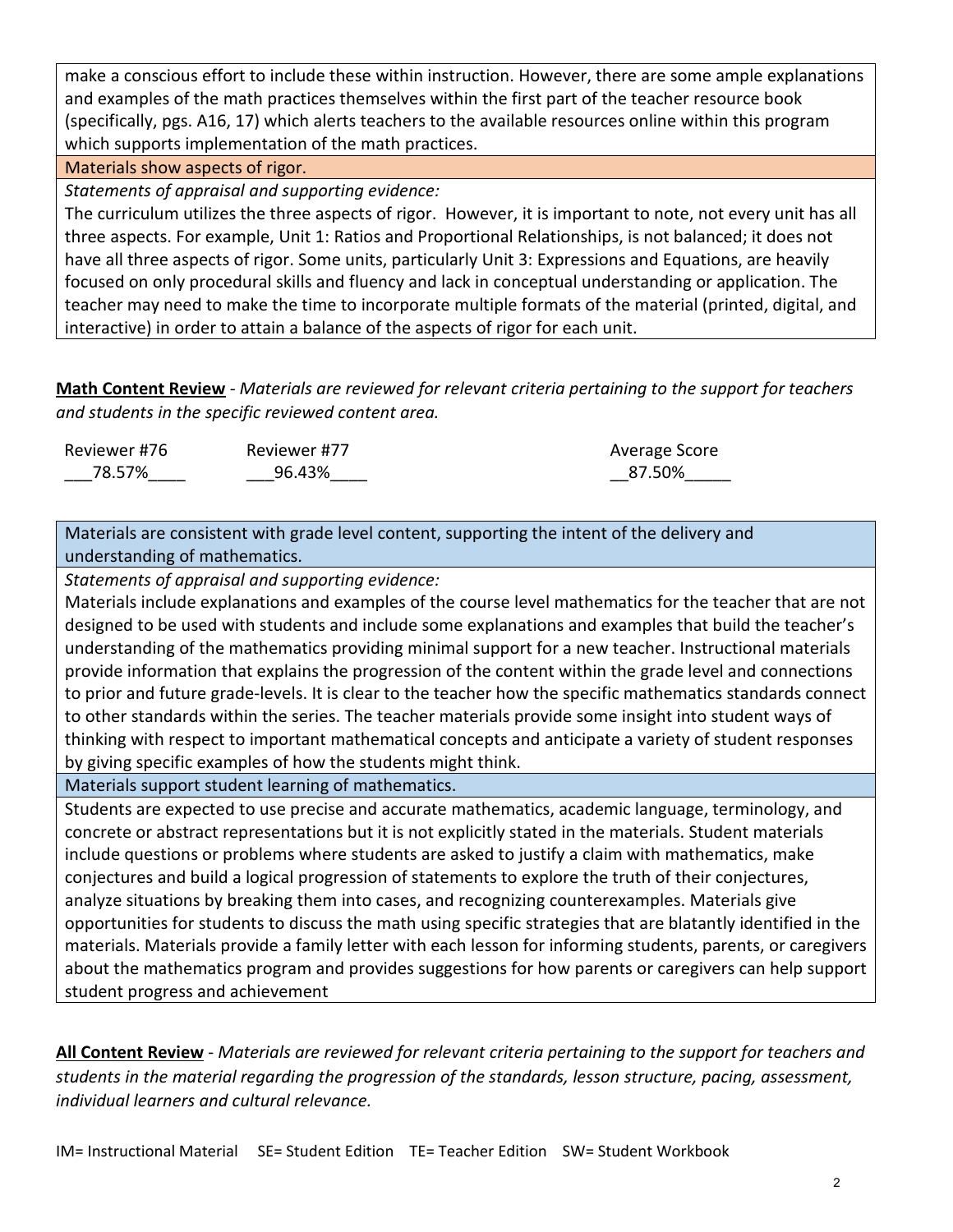## Materials are consistent with the progressions in the standards.

*Statements of appraisal and supporting evidence:*

Materials provide a sufficient explanation to the teacher of prerequisite skills while identifying the learning progression from both previous and approaching grade levels. Connections to prior learning are explicit and materials draw emphasis to the progression of the particular concept under study. Specifically, the materials identify grade-level progression from 4th grade to 7th/8th grade. Additionally, each unit also has a learning progression chart for the content standards covered in that unit specifically (see Unit 1, p. 1a &1b).

Materials foster coherence through connections at a single grade, where appropriate and required by the standards.

*Statements of appraisal and supporting evidence:*

The mathematics in the materials make connections to a cluster heading. Material includes problems which serve to connect two or more standards where the connections are both natural and important. The connections are obvious and sometimes, stated between two or more standards that truly support each other.

Materials are well designed and take into account effective lesson structure and pacing.

*Statements of appraisal and supporting evidence:*

Each lesson features annotations for the teacher on the recommended delivery of material, providing directions in a step-by-step format. There is a natural progression within student assignments leading to full understanding and mastery of the new content. Materials maintain a consistent layout for each lesson and the pictures and models are supportive of student learning and engagement without being visually distracting.

Included in the Teacher Resource Book is a cross-reference of which standards and depth of knowledge (DOK) levels are addressed. It provides a detailed year-long pacing guide which divides each unit into instructional and assessment days, and even provides a suggested length of time for daily instruction (45- 60 min). The instructional materials can be completed in a school year and the timing suggested by the publisher is viable.

Materials offer teachers resources and tools to collect ongoing data about student progress on the standards.

*Statements of appraisal and supporting evidence:*

Material offers a variety of assessments. It includes informal assessment throughout a lesson, and in each unit there are mid and end-of-unit performance tasks, matching, fill in the blank, constructed response, extended response, etc. Materials include which standards are being assessed per item in the assessment, along with the DOK levels. There are aligned rubrics with specific direction for differentiated strategies to use with students who score at a certain criteria. Students check their knowledge before and after a unit in the "self-check" pages as a checklist format, but this format requires minimal reflection and true progress monitoring overall.

Materials give all students extensive opportunities and support to explore key concepts.

*Statements of appraisal and supporting evidence:*

The materials provide some opportunity for differentiation. The teacher would have to first find the suggested resources, which requires extra planning time. Overall though, there is minimal explanation on how to use data from student performance on the differentiated lesson.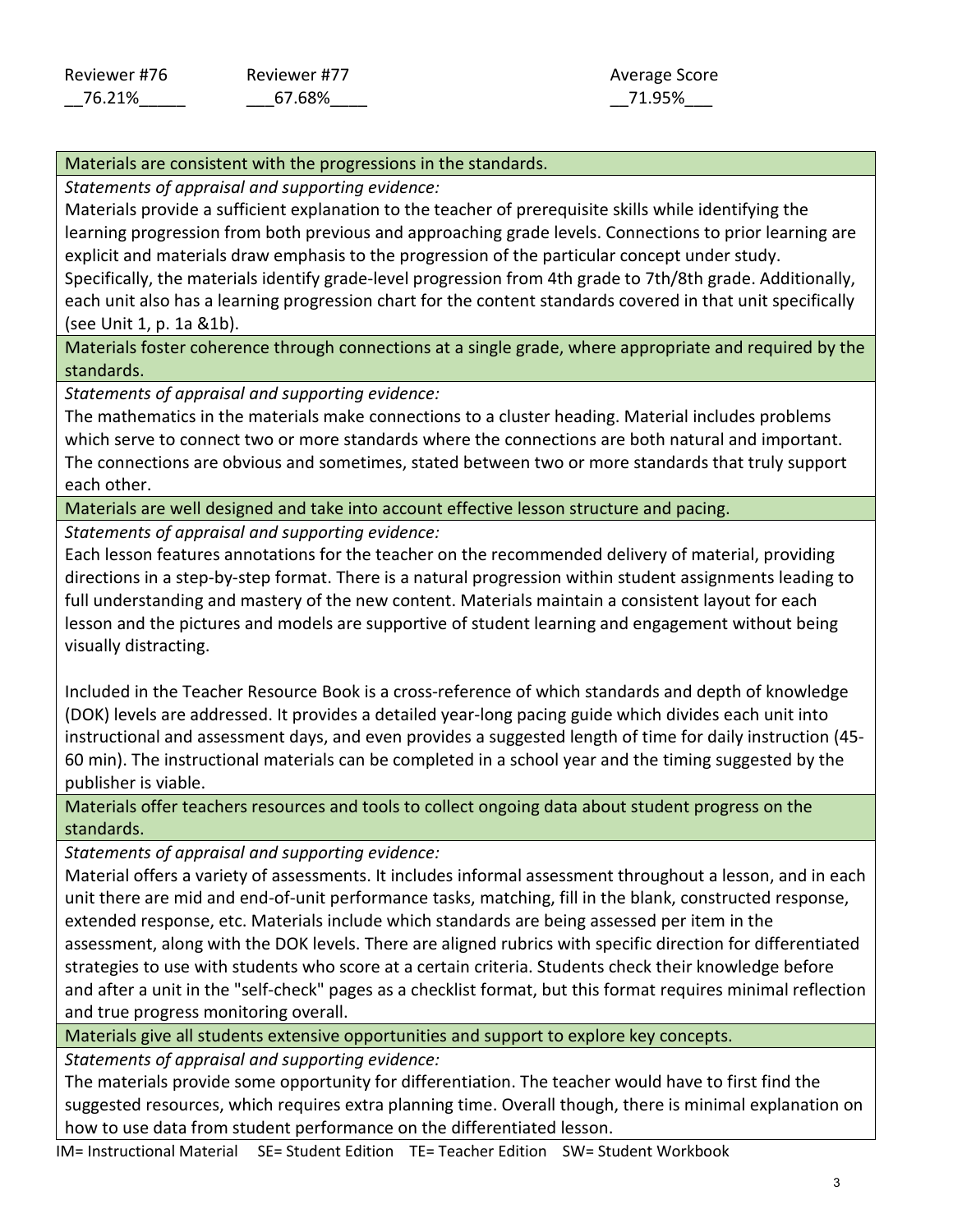The material provides great discussion starters and real-world tasks that seem approachable, but may only be accessible by a small variety of learners. Strategies are provided daily such as rereading for different purposes, previewing vocabulary and turn and talk are used to support lessons for ELL students. Scaffolds such as extra linguistic supports (visual tools, illustrations, videos) or supplementary text is not provided. There are some annotations included in the material that notifies teachers when a lesson extension is available for deeper understanding and high-performing students, but not many.

Materials support effective use of technology to enhance student learning. Digital materials are accessible and available in multiple platforms.

*Statements of appraisal and supporting evidence:*

Materials include some online resources, available for most computers and tablets. Materials provide minimally- interactive tutorials throughout each lesson, but there is not a clear gathering of student performance based on the tutorials (i.e., no data collection). Digital materials are web-based and compatible with multiple internet browsers and work with most iPads but it is not specified if compatible with other mobile devices. Though online assessments are available for class assessment, it is not clear if teachers are able to create their own assessments. We did not find virtual manipulatives, engaging interactive tools, and/or digital games available to students.

This material was designed to accompany i-Ready online supports, activities, and assessments. This is something the school/teacher may need to consider before purchasing.

Materials can be easily customized for individual learners.

*Statements of appraisal and supporting evidence:*

Materials do not offer a range of lessons which are easily accessible, to draw from on any given topic. Teachers can, however, through a series of steps, manipulate or construct learning experiences to personalize and differentiate learning for students on an individual basis. For example, teachers can assign remediation lessons online through i-Ready. Both programs' content cannot be easily customized for local use. Though this material provides opportunity for in class discussion/collaboration, there is no evidence for technology incorporated within it. Digital materials do not provide opportunities for online collaboration between peers or student-teacher.

Materials take into account cultural perspectives.

*Statements of appraisal and supporting evidence:*

Our given criteria is evident by the material placing high academic expectations for students who are linguistically diverse. However, the following should also be taken into account:

This material, while providing images of students who are culturally diverse, does not incorporate the diversity within the context. Some videos use real-world problems that are culturally familiar and include illustrations to promote gender and racial equity and promote each students' knowledge construction by building on what they already know while stretching them beyond the familiar. However, it does not integrate multicultural literature, stories, and context to capture student interest and help them to understand the content of the course.

Teacher materials do not provide resources, tools and examples that represent different cultures and traditions. Materials do not offer examples of multicultural representations relevant to the standards and the students. There are minimal illustrations of students that may reflect the multicultural diversity of the community, state, and nation. Furthermore, materials do not offer examples of different cultures, languages, and lived experiences of students in New Mexico. We could not locate photos, illustrations, language, data, charts, activities, etc., that reflect the cultures, languages, and experiences of New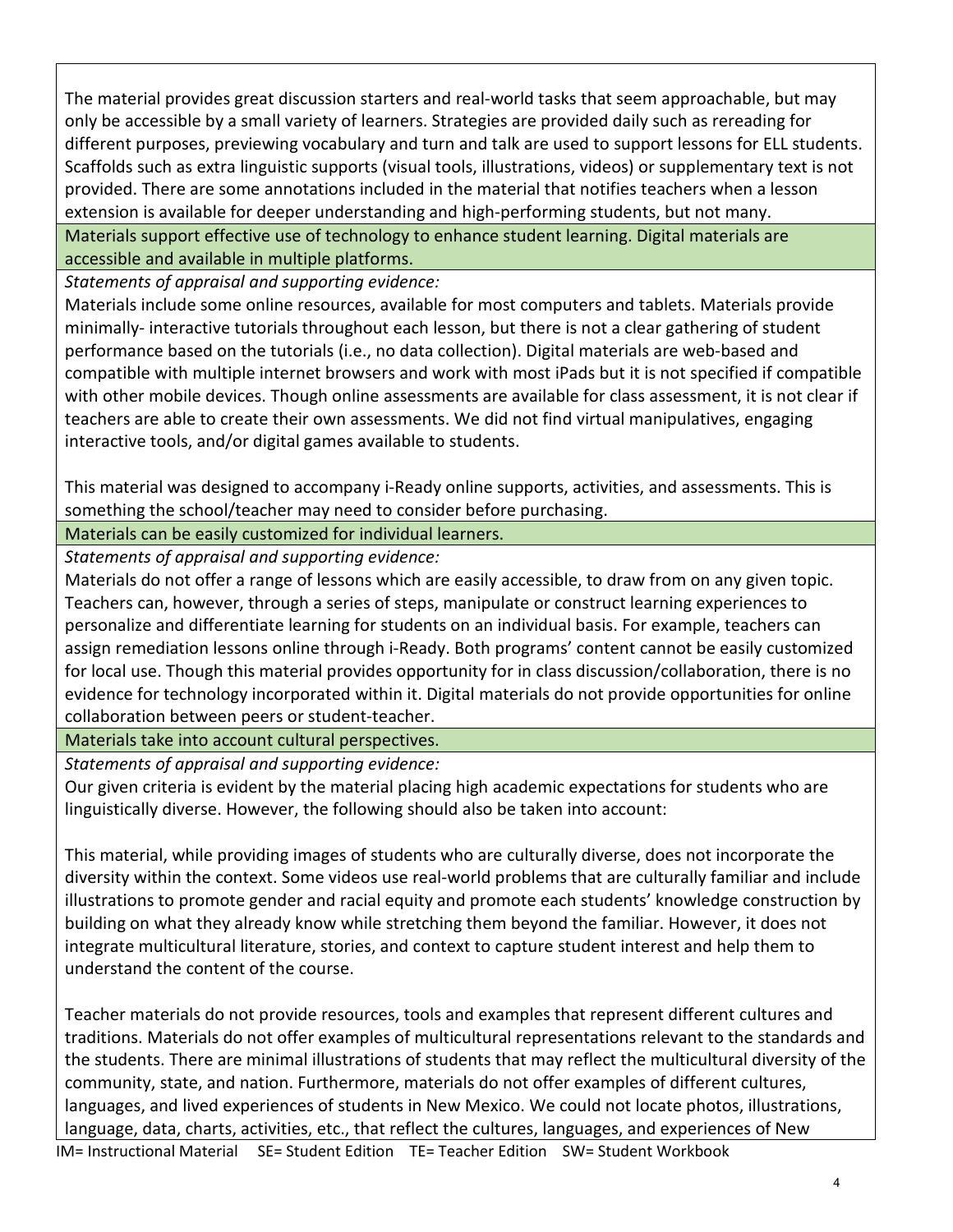Mexico. Materials cultivate students' critical thinking skills concerning the mathematics. However, it does not provide guidance to examine and understand social justice and equity in the larger society or allow opportunities for students to take ownership of their learning and critically evaluate the opinions they have been taught to have. Materials do not provide strategies for teachers to support students to find their own voices and their own capacity for action involving social justice, but it may be helpful for teachers to aide students in developing mathematical arguments with support.

**Reviewer Professional Summation** - *These materials are reviewed by Level II and Level III educators from across New Mexico. The reviewers have brought their knowledge, experience and expertise into the review of these materials. They offer here their individual summary of the material as a whole.* 

## Reviewer #76 background and experience:

I am a dual licensed, Level III teacher (PreK-12 Special Education and K-8 Elementary Education) and am Highly Qualified in math content. I have been a licensed teacher for ten years. My teaching experience has occurred in a variety of places, from the south valley in Albuquerque to the north westside of Albuquerque, and finally in my hometown, Rio Rancho. I have taught in a variety of classroom settings, including the intensive support, small group, emotionally fragile, and inclusion settings. Math is a passion of mine, and I have taught mathematics for most of my career thus far. I have participated in a half-dozen voluntary math professional development sessions this past year alone, as well as sat on my district's grading committee. In the upcoming school year, I will also be serving on a curriculum committee for the district.

## *Professional summary of material:*

Overall, these materials provided the content and some resources to help with the delivery of the content. There are helpful resources and research-evidence based strategies to use when working with ELL's. Though there are prerequisite lessons and some room for extensions of concepts. The materials provided/included with the program require extensive planning on the teacher's part, and still, the teacher may have to supplement to meet specific standards, math practices, and aspects of rigor. It did a very poor job of making cultural connections or representations, visually or integrated into the content. The way this program is structured may also be overwhelming for beginning teachers, but may give more experienced teachers room to differentiate by drawing upon other resources. I would recommend this material with reservations.

Reviewer #77 background and experience:

I am a Level 3 teacher and hold a dual license in Early Childhood and K-8 Elementary Education with National Board Certification in Literacy. I am certified in ESL and working on my gifted certification. I have taught in a variety of settings including full inclusion, multi-grade level, special education gifted, and single grade level content specific classrooms. I am currently teaching middle school science but have taught gifted ELA and elementary grades K through 4. I am a certified support provider for National Board Candidates wishing to achieve National Board Certification.

*Professional summary of material:*

This curriculum covers the standards for the grade level but provides minimal practice opportunities for students to work on fluency and procedural skills. It provides support for conceptual knowledge but fails to make a strong connection between math concepts, procedures, and application. It provides several opportunities for discussion and mathematical discourse and some support for ELL students. The digital aspect of the curriculum provides engaging videos to introduce concepts and online practice and assessment for students. Overall, I would recommend this curriculum with reservations because it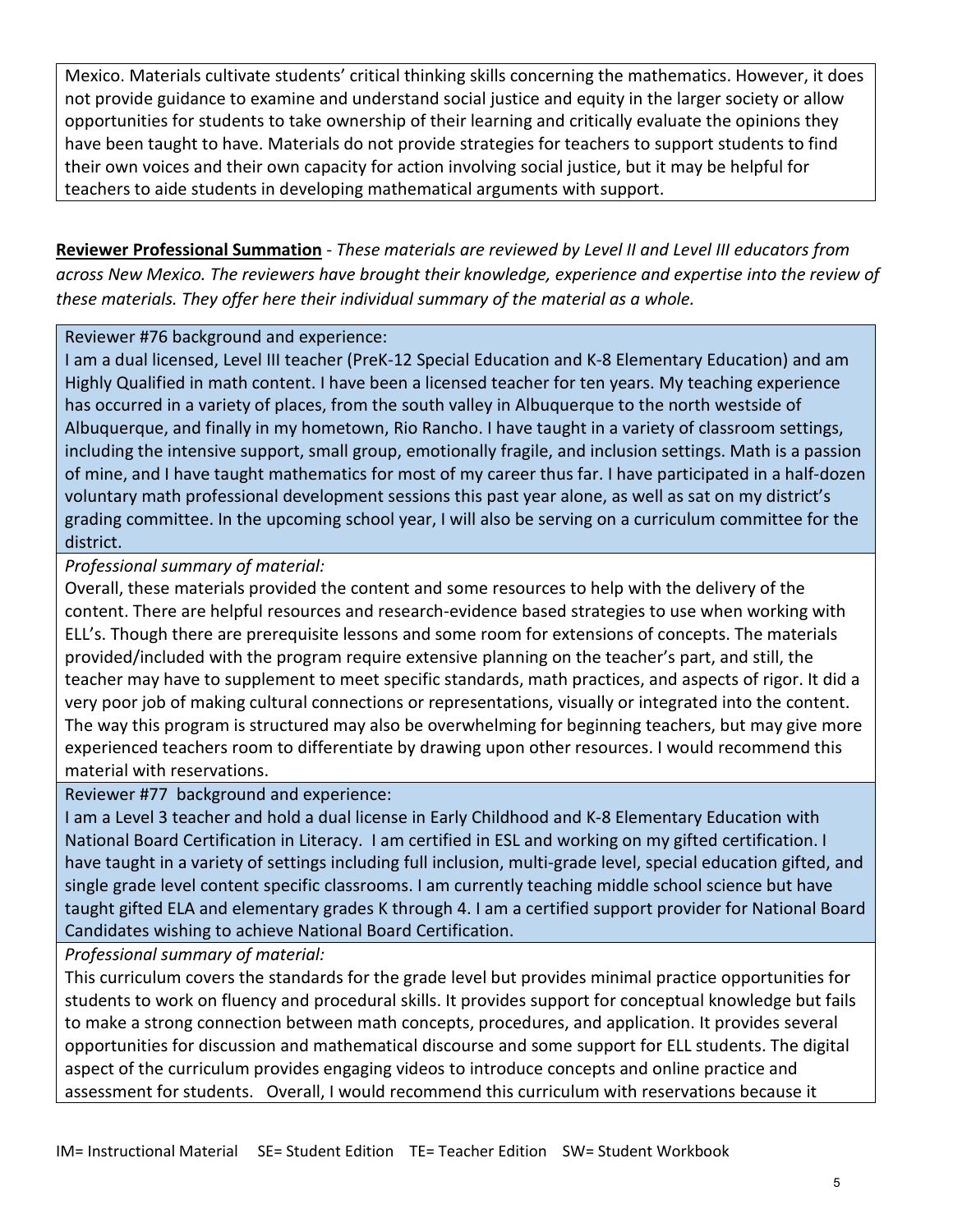provides a base for teaching the math content for this grade but would require the teacher to supplement in order to meet the needs of all students.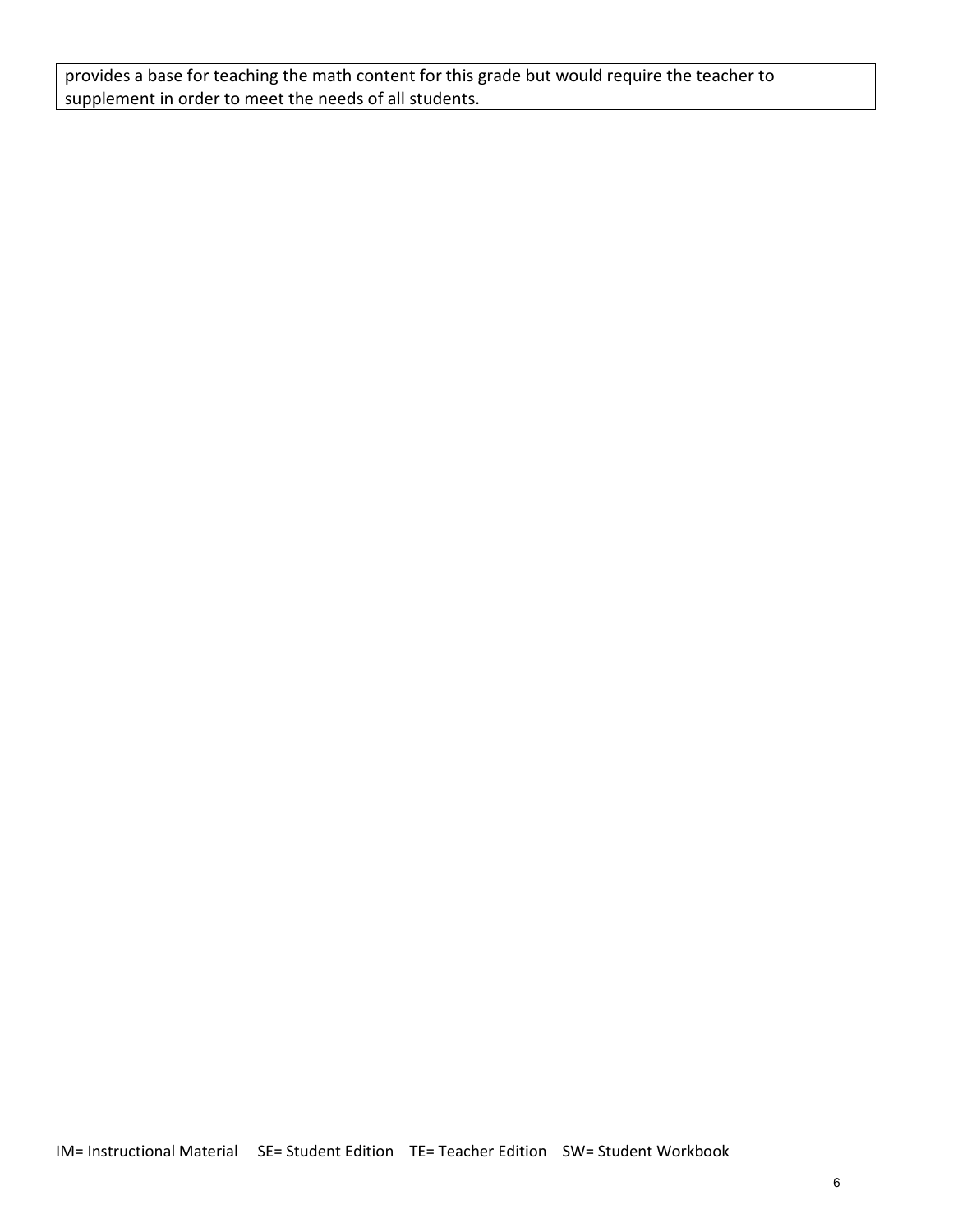#### **2019 Instructional Material Summer Review Institute**

# **Review Team Appraisal of Title**

#### **(K-8 Mathematics)**

This appraisal form is provided for use by educators responsible for the selection of instructional materials for implementation with districts and charter schools across New Mexico to meet the needs of their student populations.

This appraisal form should be used in conjunction with the publisher provided Form D: Research Based Effectiveness Determination that supports this reviewed material which can be found on the Instructional Material Bureau website.

<https://webnew.ped.state.nm.us/bureaus/instructional-materials/the-adoption-cycle/>

| IM Title       | <b>NM Ready Mathematics</b> | Publisher      | Curriculum Associates |
|----------------|-----------------------------|----------------|-----------------------|
| <b>SE ISBN</b> | 9781495799235               | <b>TE ISBN</b> | 9781495799440         |
| <b>SW ISBN</b> | N/A                         | Grade          | Grade 7               |
|                |                             | Level/Content  |                       |

**Core Material Designation** *(Core Material is - the comprehensive print or digital educational material, including basal material, which constitutes the necessary instructional components of a full academic course of study in those subjects for which the department has adopted content standards and benchmarks.*)

| Recommended            | Recommended with Reservations |                        | Not Recommended         |
|------------------------|-------------------------------|------------------------|-------------------------|
| <b>Total Score</b>     |                               |                        |                         |
| Reviewer #34<br>95.33% | Reviewer #35<br>93.50%        | Reviewer #36<br>92.83% | Average Score<br>93.89% |

**Standards Review** - *Materials are reviewed for alignment with the state adopted content standards, benchmarks and performance standards.*

| Reviewer #34 | Reviewer #35 | Reviewer #36 | Average Score |
|--------------|--------------|--------------|---------------|
| 99.30%       | 96.10%       | 94.97%       | 96.79%        |

#### Materials align with grade level standards.

*Statements of appraisal and supporting evidence:*

- The Table of Contents in the Teachers' Resource Book has the list of topics with the list of standards being addressed in each Lesson. Lesson Objectives are provided at the beginning of every lesson to specify what students should know and be able to do.
- The Table of Contents in the Teachers' Resource Book includes itemized standards, embedded Math Practices, and indicates the Content emphasis (Major vs. Supporting)

Materials align to standards for mathematical practice.

*Statements of appraisal and supporting evidence:*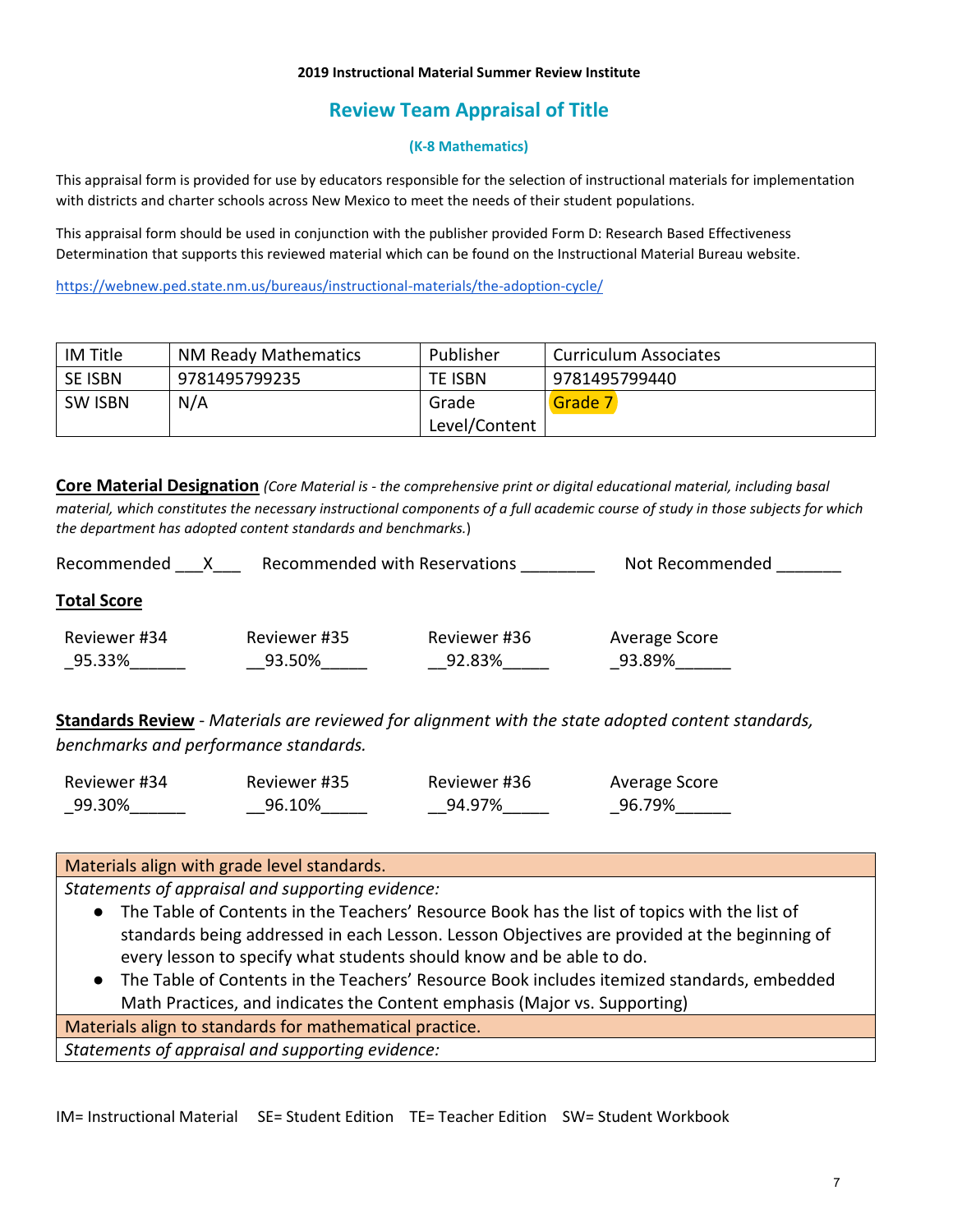- Standards for mathematical practice (SMP) are embedded in each lesson. The SMP Tips highlight a particular Standard for Mathematical Practice.
- The student book begins with a Mathematical Practices Handbook in which there is a full page devoted to each of the eight mathematical practices. The information is in student-friendly language.
- Mathematical discourse questions are provided in the materials to engage students and advance them through the concept.

Materials show aspects of rigor.

*Statements of appraisal and supporting evidence:*

- There are a variety of activities provided in the materials that give opportunities for students to develop conceptual understanding by using visual representations in solving the mathematical problem. Also, there are a variety of single- and multi-step contextual problems that develop fluency and provide opportunities to apply the mathematical knowledge in real-world context.
- Students are provided with a balance of rigorous opportunities to learn with conceptual understanding by making connections among concepts; procedural skills fluency students with multiple strategies for solving, viewing, and representing problems; and application of mathematical concepts and skills through realworld, single and multi-step contextual problems.

**Math Content Review** - *Materials are reviewed for relevant criteria pertaining to the support for teachers and students in the specific reviewed content area.*

| Reviewer #34 | Reviewer #35 | Reviewer #36 | Average Score |
|--------------|--------------|--------------|---------------|
| 82.14%       | 92.86%       | 75.00%       | 83.33%        |

Materials are consistent with grade level content, supporting the intent of the delivery and understanding of mathematics.

*Statements of appraisal and supporting evidence:*

- The lesson Pacing Guide shows the whole class instruction for the lessons. The sequence of the Instruction in the materials are as follows: Introduction, Modeled and Guided Instruction, Guided Practice and Independent Practice
- The text utilizes Think/Pair/Share throughout the text, but rarely strays from this strategy.
- In the Teacher's Resource Book, every lesson lists "Mathematical Discourse" questions to ask students, and includes answers as well as key ideas to listen for in student responses to facilitate further rich discussion.

Materials support student learning of mathematics.

*Statements of appraisal and supporting evidence:*

- The Learning Progression in the materials provides information that explains the progression of the content within the grade level, and connection to prior and future grade levels.
- Students develop a greater understanding of mathematical models and strategies using individual think time, partner talk, individual writing, and whole class discourse.

**All Content Review** - *Materials are reviewed for relevant criteria pertaining to the support for teachers and students in the material regarding the progression of the standards, lesson structure, pacing, assessment, individual learners and cultural relevance.*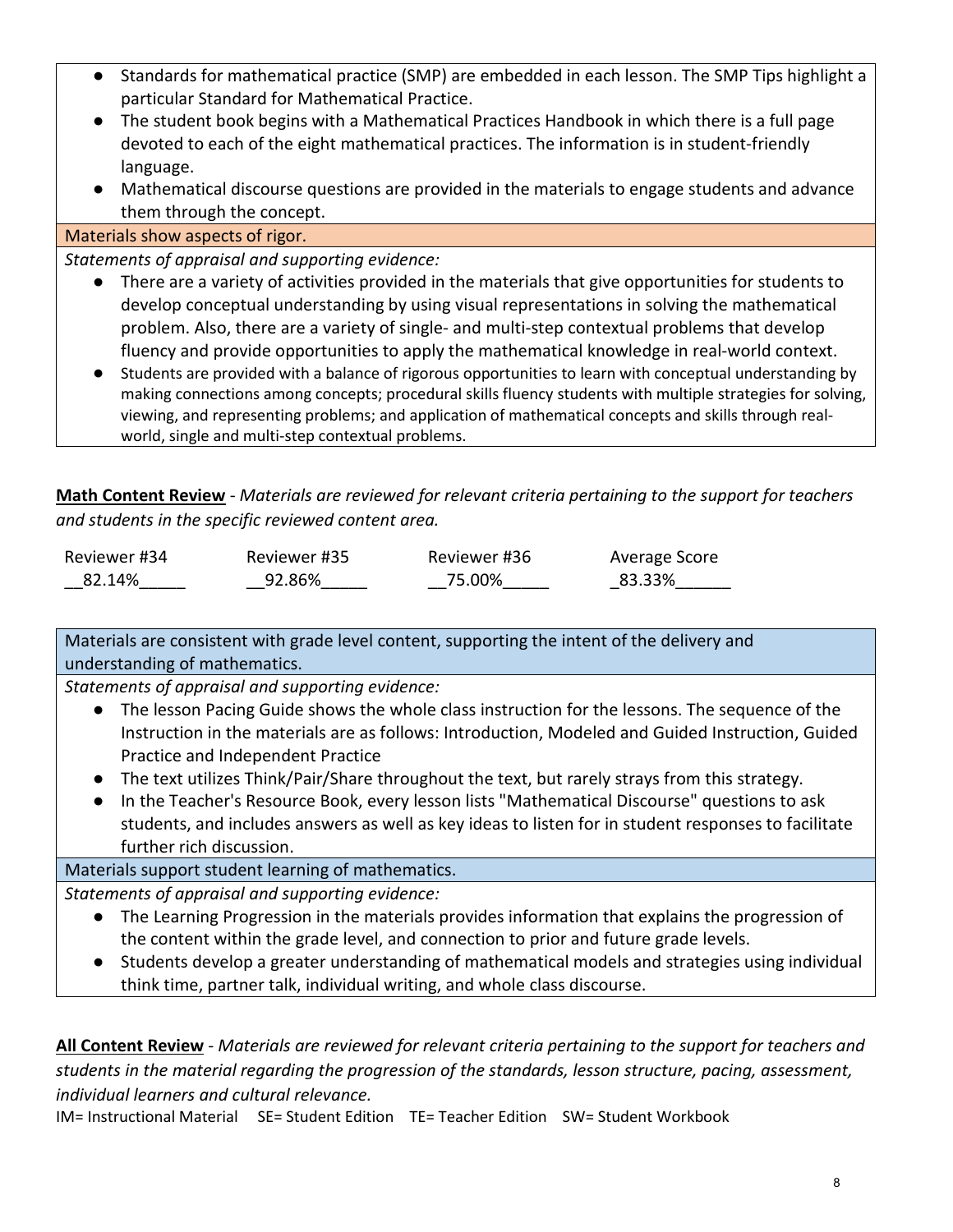## Materials are consistent with the progressions in the standards.

*Statements of appraisal and supporting evidence:*

- Learning Progressions at the beginning of each lesson show what concept the students learned from the previous grade, the concept focus on the grade level, and how the concept leads to the topic in the future grade.
- Targeted standards for the specific lessons are provided in the learning objectives.
- A flow chart is provided, representing the lessons students are building upon from 6th grade, the current 7th grade lessons, and the lessons students are preparing for in 8th grade. The text does not appear to specifically reflect coherence from grades lower than 6th grade, or higher than 8th grade.
- Publisher provides resources for before, during, and after lessons including family letters, lesson introduction that poses a "big idea" question, guided instruction, guided practice, independent practice, hands-on activities, challenge activities, unit games, unit performance tasks, unit vocabulary, and fluency skills practice worksheets.

Materials foster coherence through connections at a single grade, where appropriate and required by the standards.

*Statements of appraisal and supporting evidence:*

- Lesson Objectives (Content and Language) are provided at the beginning of every lesson at Lesson Overview to specify the standards that are being addressed in the specific lesson.
- Standards that are being addressed in the performance task are provided in the toolbox online resources. Standards show how the concepts connect to each other.
- Lesson Overview lists content objectives, language objectives, prerequisite skills, lesson vocabulary, learning progression, and 5-day pacing guide.
- End of Unit Performance Task assesses multiple standards, with a level 3 DOK (depth of knowledge). Publisher also provides a 4-point rubric and 4-point solution.

Materials are well designed and take into account effective lesson structure and pacing.

*Statements of appraisal and supporting evidence:*

- Step by step part in the Teacher Resource Book shows a natural progression within student assignments leading to full understanding and mastery of content of the lesson.
- Hands-On Activity, Visual Model and Real-World Connections are additional activities in the materials that would engage students and allow them to participate in activities that support varied abilities.
- Ready lessons develop mathematical reasoning through rigorous real-world problem solving as instruction. The majority of lessons are designed with the following format: introduction, modeled and guided instruction, guided practice, and independent practice.
- Student consumable textbook is neatly organized, has colored diagrams, dialogue bubbles with important facts, vocabulary and thought-provoking questions, and has adequate space for students to solve, model, and explain their work.
- Publisher provides a Unit Preview prior to each Unit, containing opportunities for students to build vocabulary (through defining, providing examples, or a sketch), make real-world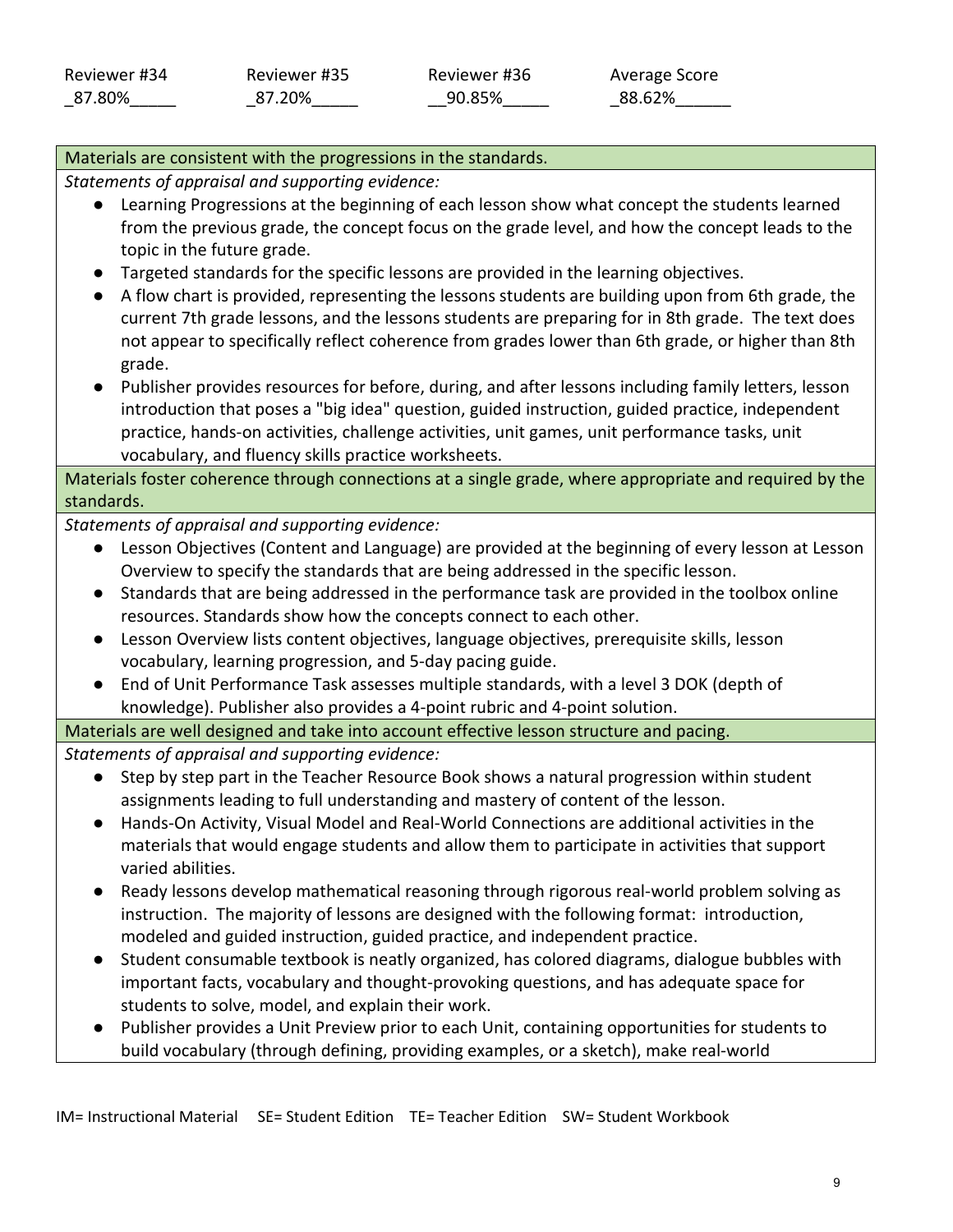connections, and develop concepts with a graphic organizer (identifying students' prior knowledge and allowing for students to revise throughout unit).

Materials offer teachers resources and tools to collect ongoing data about student progress on the standards.

*Statements of appraisal and supporting evidence:*

- There are a variety of assessments provided in the materials. Mid-Unit Assessment, Interim Assessment and Performance Task are provided at the end of every unit to assess the learning targets.
- Teacher's Resource Book provides grouping strategies (p. A24) and point-of-use step-by-step instructional ideas, mathematical discourse questions, SMP (Standard for Mathematical Practices) Tips, ELL suggestions, Concept Extensions, Hands-On Activities, and Visual Models.
- At the onset of a new unit, students demonstrate prior knowledge while working on "Preview the Unit" and "Introduction-Use What You Know".
- iReady Diagnostic identifies areas where each student is struggling and automatically generates personalized instructional paths and is done 3 times a year, 45-60 min.
- iReady Standards Mastery tool provides targeted insight into students' mastery of individual grade-level standards.

Materials give all students extensive opportunities and support to explore key concepts.

*Statements of appraisal and supporting evidence:*

- The small group differentiation is provided in the materials (online resource) for scaffolding instruction.
- The Teacher-Led Activities (online resource) shows prerequisite lessons for in-depth instruction from earlier grades to review concepts or fill in gaps in students' knowledge.
- Prior to each lesson there are extensive resources on how to help English Language Learners at different levels with speaking and writing about mathematics.
- Challenge Activities are available in Teacher's Resource Book, but not in the student edition. In order for students to be exposed to those opportunities, the teacher would need to provide it.
- Ready Mathematics supports teachers in scaffolding language so that students can access rigorous, grade-level mathematics alongside their native English-speaking peers. These supports include: Language Objectives, ELL Tips, Differentiated Instruction, Context and Vocabulary alert prior to Lesson Quiz.
- Teacher's Resource Book provides additional differentiated instruction for intervention, on-level activities, and challenge activities at the end of each Lesson.
- ELL Development provides scaffolded language development at all levels of proficiency for each day of instruction.

Materials support effective use of technology to enhance student learning. Digital materials are accessible and available in multiple platforms.

*Statements of appraisal and supporting evidence:*

- The Interactive Tutorial Videos (Resource online) that shows the concept of each lesson are available for students in the toolbox.
- iReady software delivers personalized instruction, diagnostic exams, and performance reports for students and teachers.
- iReady Diagnostic identifies areas where each student is struggling and automatically generates personalized instructional paths and is done 3 times a year, 45-60 min. iReady Standards Mastery tool provides targeted insight into students' mastery of individual grade-level standards. iReady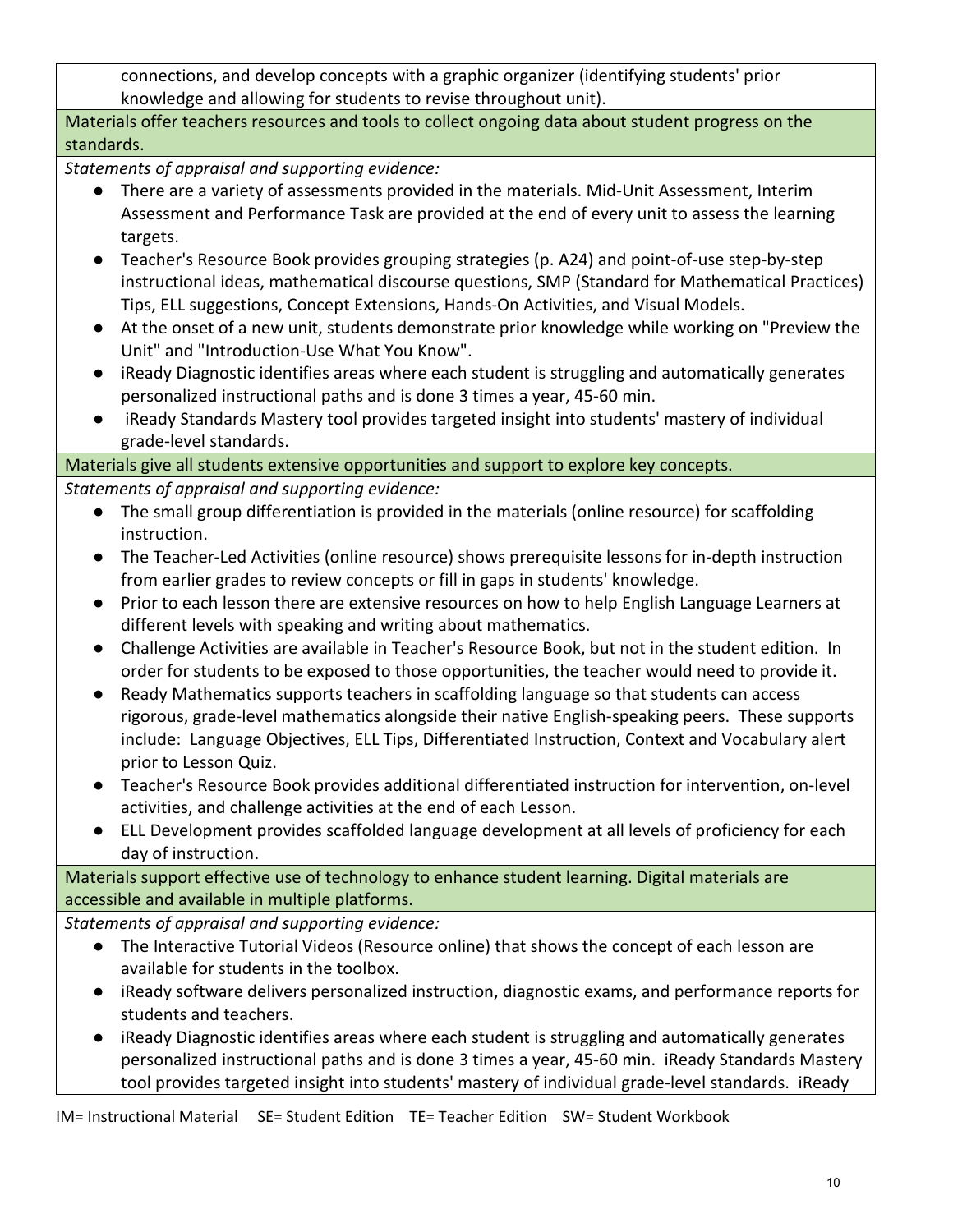Instruction, recommended at least 45 min per week, provides animated, interactive lessons that allow students to work independently on their personalized online instruction plan.

● The citation lists all of the system requirements for the computer based part of the series. District technology departments will have to have access to the Teacher's Resource Book to check compatibility in the district.

Materials can be easily customized for individual learners.

*Statements of appraisal and supporting evidence:*

- Interactive tutorials in online resource engages students and can be used to introduce overview concept to students individually or in small groups.
- Independent Practice activities have a quick check and remediation guide for struggling learners.
- iReady Diagnostic identifies areas where each student is struggling and automatically generates personalized instructional paths and is done 3 times a year, 45-60 min.
- iReady Standards Mastery tool provides targeted insight into students' mastery of individual grade-level standards.
- iReady Instruction, recommended at least 45 min per week, provides animated, interactive lessons that allow students to work independently on their personalized online instruction plan.

## Materials take into account cultural perspectives.

*Statements of appraisal and supporting evidence:*

- Materials provide opportunities for students to do pair/share in class. Characters are embedded in the pair/share question to guide and give ideas to students.
- Ready Mathematics integrates language and mathematics instruction to support all students in learning, guided by the frameworks for English language proficiency by the Council of the Great City Schools, the Council of Chief State School Officers, and the WIDA standards.
- Several student animations provide dialogue bubbles throughout instruction book and practice book. They are of varying demographics.
- Publisher uses several research-based instructional models: Connecting to prior knowledge, productive struggle, mathematical discourse, multiple representations, visual representation, scaffolded instruction, ELL support, hands-on activities, collaborative learning, formative assessment, differentiated instruction, conceptual understanding, Standards for Mathematical Practice, computational fluency, problem solving. Bloom's taxonomy, and Webb's Depth of Knowledge Index are also provided.

**Reviewer Professional Summation** - *These materials are reviewed by Level II and Level III educators from across New Mexico. The reviewers have brought their knowledge, experience and expertise into the review of these materials. They offer here their individual summary of the material as a whole.* 

Reviewer #34 background and experience: Level III educator from Eastern, NM with a B.S. in Elementary Education; M.S. in Education with an emphasis in Middle School Mathematics, 20 years teaching experience in Middle School math

*Professional summary of material:*

Ready, published by Curriculum Associates, for Grade 7 is an effective resource for teachers and students. Students have a student edition as well an online account with iReady. The student book begins with a Mathematical Practices Handbook that provides the students with one page about each practice that is explained in student friendly language. The teacher's implementation guide has extensive resources to help teachers support English Language Learners by providing tips for how to best help these students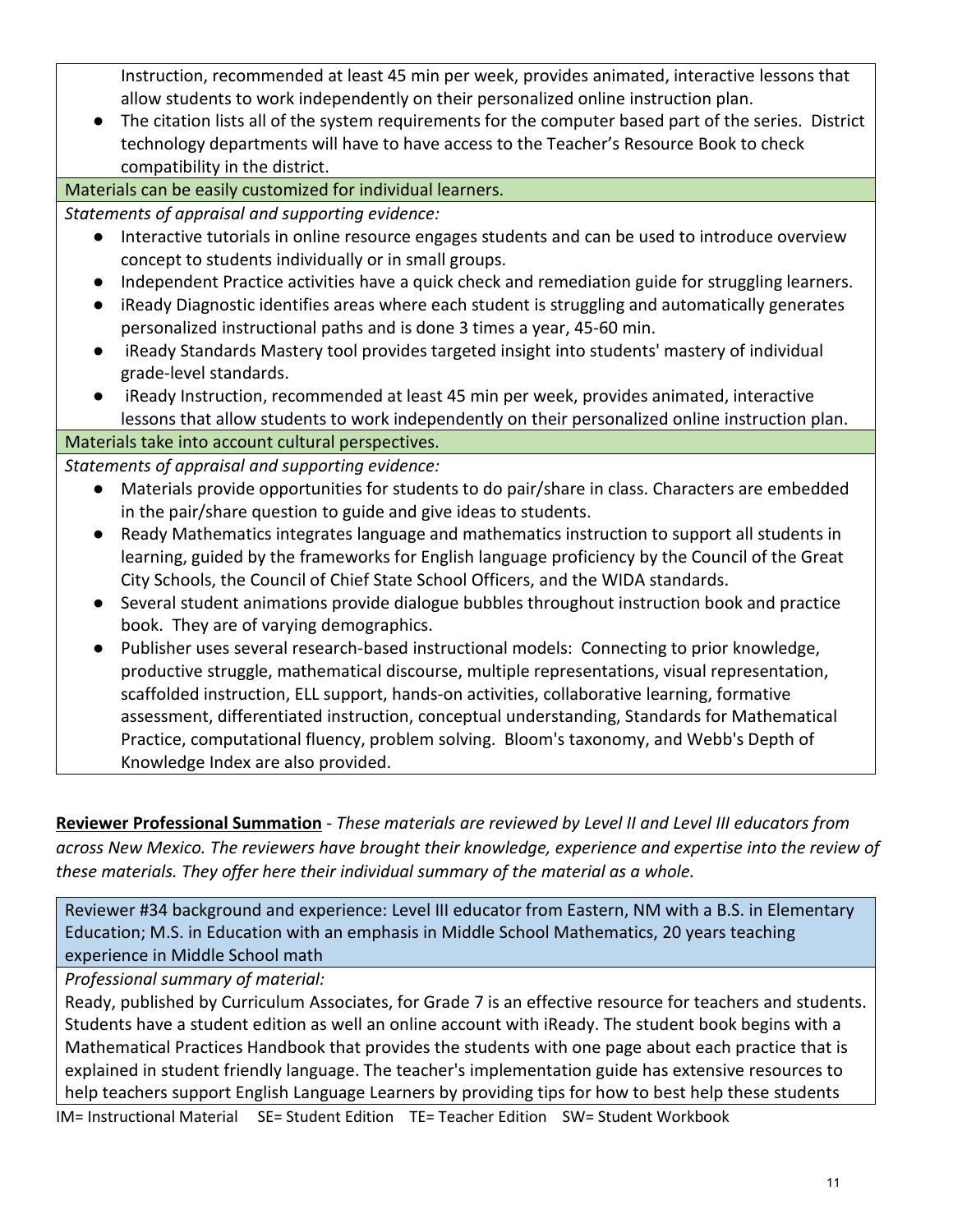develop speaking and writing skills. Throughout each lesson teachers are given questions to promote mathematical discourse among students. Students participate in pair/share activities to allow them to talk about the math using precise language. Independent practice is provided at the end of each lesson and then students are given specific strategies to work with struggling students as well as advanced students. The book provides for assessment throughout. Each lesson is followed by a quiz, each unit has an Interim Assessment, and a Performance Task. Teachers are provided with letters to send home to families with each lesson so that the communication between home and school is ongoing and builds a bridge between school and home. The online component of the book, iReady, provides students with an individualized learning plan and diagnostic assessments. The only reservations I have with this book is the activities are very predictable and there is not a wide variety of activities to engage students.

Reviewer #35 background and experience: Level II educator from Northern, NM with a B.S. in Secondary Education major in Mathematics., 10 years teaching experience in Middle School –Math

*Professional summary of material:*

Curriculum Associates Resource, 7th Grade is a good resource. The materials address the Common Core State Standards within the grade level. It provides opportunities for students to use precise and accurate mathematics, academic language and concrete or abstract representation by completing the graphic organizer at the beginning of every unit -"The Concept Development". The Standards for Mathematical practices are embedded in every lesson to help teachers engage students in mathematical discourse, apply the concept learned using visual representation, and build fluency and apply mathematical knowledge in the real-world context. The Structure of Ready lesson are as follows: Introduction, Modeled and Guided Instruction, Guided Practice and Independent Practice. Materials have the following activities that extend student learning: Unit Practice, Unit Performance Task, Unit Vocabulary and Fluency Practice. The Pair/Share provides opportunities for students to discuss their solution with a partner or in a group. However, the materials have a limited number of activities that give students opportunities to justify, analyze viable methods, and construct viable arguments that would help the learners develop their reasoning skills. Nonetheless, the resource is still a good resource for 7th Grade teachers and students. Reviewer #36 background and experience: Level III educator from Southern NM with a B.S. in Elementary Education; M.A. in Math Education, and 18 years of teaching experience in middle school mathematics *Professional summary of material:*

*Ready Mathematics grade 7*, published by Curriculum Associates, is a well thought-out program consisting of consumable student instruction books and student practice and problem solving books, assessment books, online teacher toolbox, Teacher Resource Book, i-Ready (online assessment and instruction), and Ready Central (online teacher portal with training, planning, and implementation videos, tools, and tips). Each of the 5 units begins with a unit preview component containing a vocabulary building activity, a real-world connection, and a concept development activity in the form of a graphic organizer. Each unit is made up of 4-8 lessons. Lessons within each unit are designed in a consistent format that develops mathematical reasoning in appropriate stages for students and simplifies lesson planning for teachers. These lessons, lasting about one week each, begin with an interactive tutorial video, an introduction, posing a "big idea" question and activating prior knowledge, guided instruction, guided practice, independent practice, and assessment. In Guided Instruction, Ready Math utilizes whole group discussions, pair/share to discover and make sense of problems, then model/draw it, connect it, and finally try it in a different context. On the next day, teachers provide guided practice, providing feedback to students as they share their thinking and find solutions to real-world problems. Independent practice then follows in the next one to two days, providing students with questions in a variety of formats, providing teachers with exit question, hands-on or challenge activity. I was impressed by the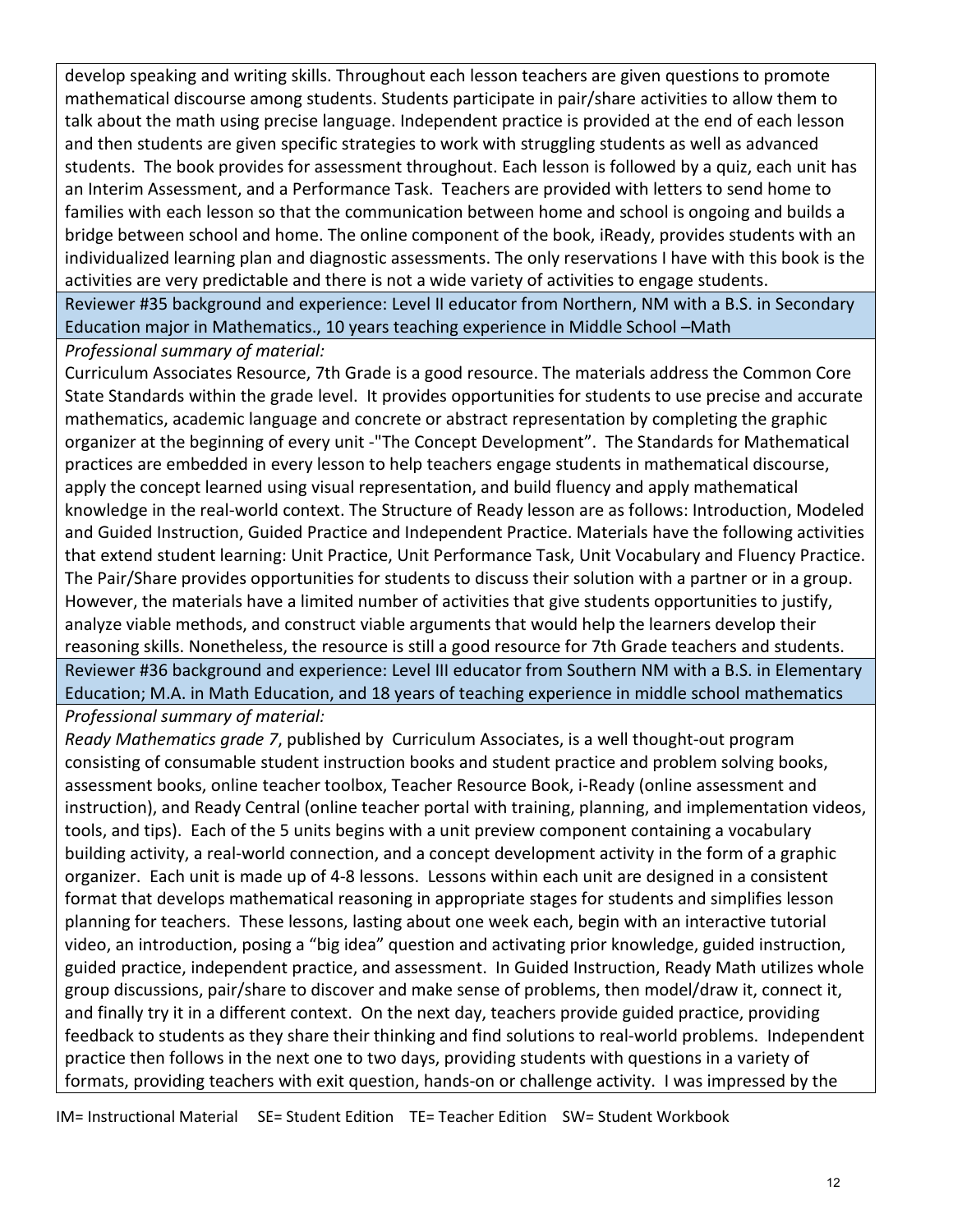fact that content standards, math practices, lesson objectives, and language objectives are all embedded into each lesson, making lesson planning and preparations simplified for teachers. The online toolbox was also exceptionally well organized and easy to use. The lessons, activities, tutorial videos, assessments, rubrics, and differentiation activities are all easily accessible. I was also excited to see an online component that has *both* diagnostic assessment/standard mastery assessment, and individualized, engaging instruction.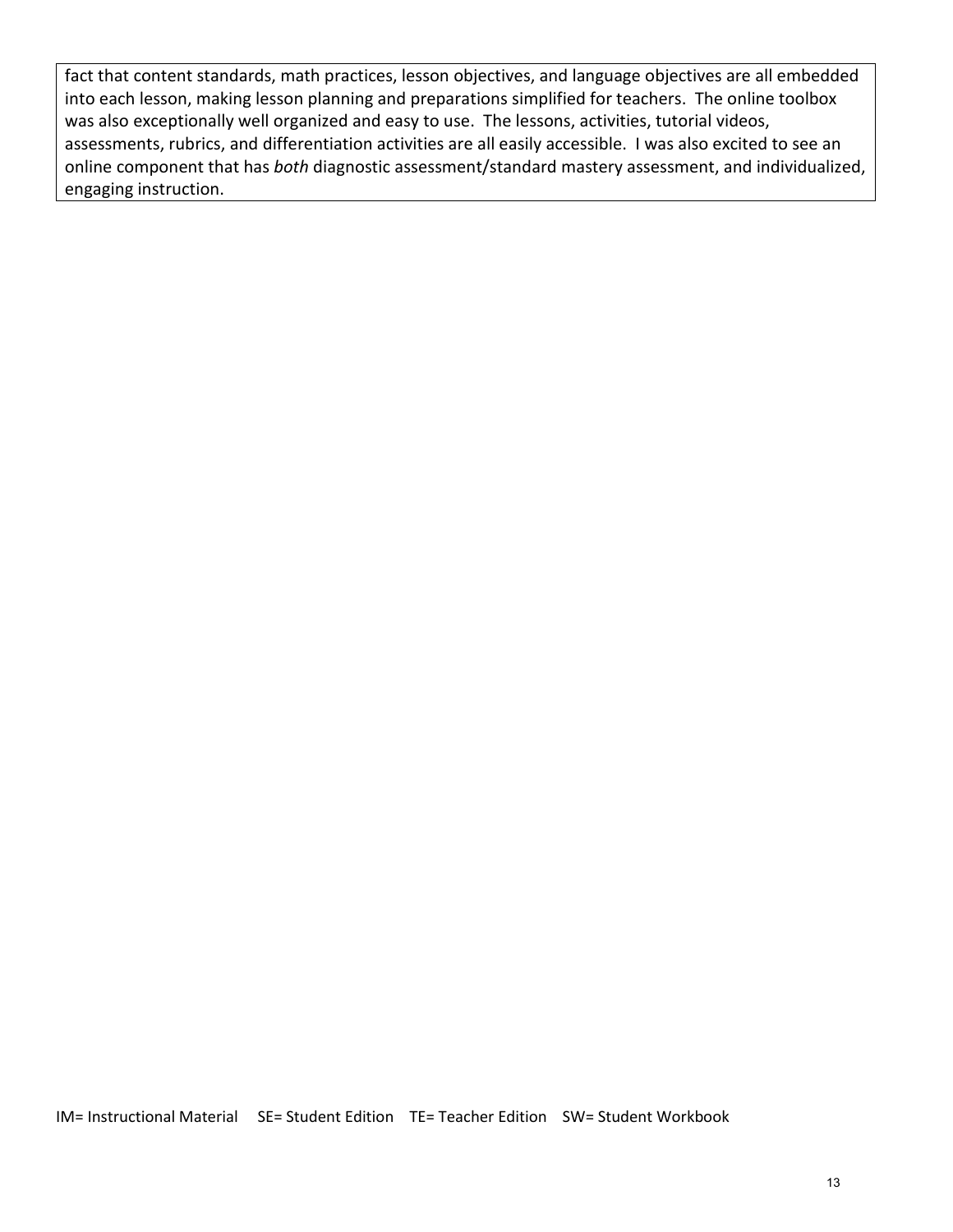#### **2019 Instructional Material Summer Review Institute**

# **Review Team Appraisal of Title**

#### **(K-8 Mathematics)**

This appraisal form is provided for use by educators responsible for the selection of instructional materials for implementation with districts and charter schools across New Mexico to meet the needs of their student populations.

This appraisal form should be used in conjunction with the publisher provided Form D: Research Based Effectiveness Determination that supports this reviewed material which can be found on the Instructional Material Bureau website.

<https://webnew.ped.state.nm.us/bureaus/instructional-materials/the-adoption-cycle/>

| IM Title       | <b>NM Ready Mathematics</b> | Publisher      | Curriculum Associates |
|----------------|-----------------------------|----------------|-----------------------|
| SE ISBN        | 9781495799242               | <b>TE ISBN</b> | 9781495799457         |
| <b>SW ISBN</b> | N/A                         | Grade          | Grade 8               |
|                |                             | Level/Content  |                       |

**Core Material Designation** *(Core Material is - the comprehensive print or digital educational material, including basal material, which constitutes the necessary instructional components of a full academic course of study in those subjects for which the department has adopted content standards and benchmarks.*)

| Recommended            | Recommended with Reservations |                        | Not Recommended         |
|------------------------|-------------------------------|------------------------|-------------------------|
| <b>Total Score</b>     |                               |                        |                         |
| Reviewer #37<br>87.17% | Reviewer #38<br>87.67%        | Reviewer #39<br>87.67% | Average Score<br>87.50% |

**Standards Review** - *Materials are reviewed for alignment with the state adopted content standards, benchmarks and performance standards.*

| Reviewer #37 | Reviewer #38 | Reviewer #39 | Average Score |
|--------------|--------------|--------------|---------------|
| 91.67%       | 91.67%       | 91.95%       | 91.76%        |

Materials align with grade level standards.

*Statements of appraisal and supporting evidence:*

- Most materials aligned to grade level standards.
- Most standards were clearly evident throughout each lesson.

SWB: Unit 3, Lesson 11, p111-112. Connect It, Try It, and Guided Practice. Students are asked to interpret the rate of change in a graph. They are asked to compare rates from an equation to a graph. They compare graphs, but do not graph the proportional relationships.

Materials align to standards for mathematical practice.

*Statements of appraisal and supporting evidence:*

- All Math practices were clearly evident throughout the materials.
- Most Math Practices were clearly identified in more than one unit.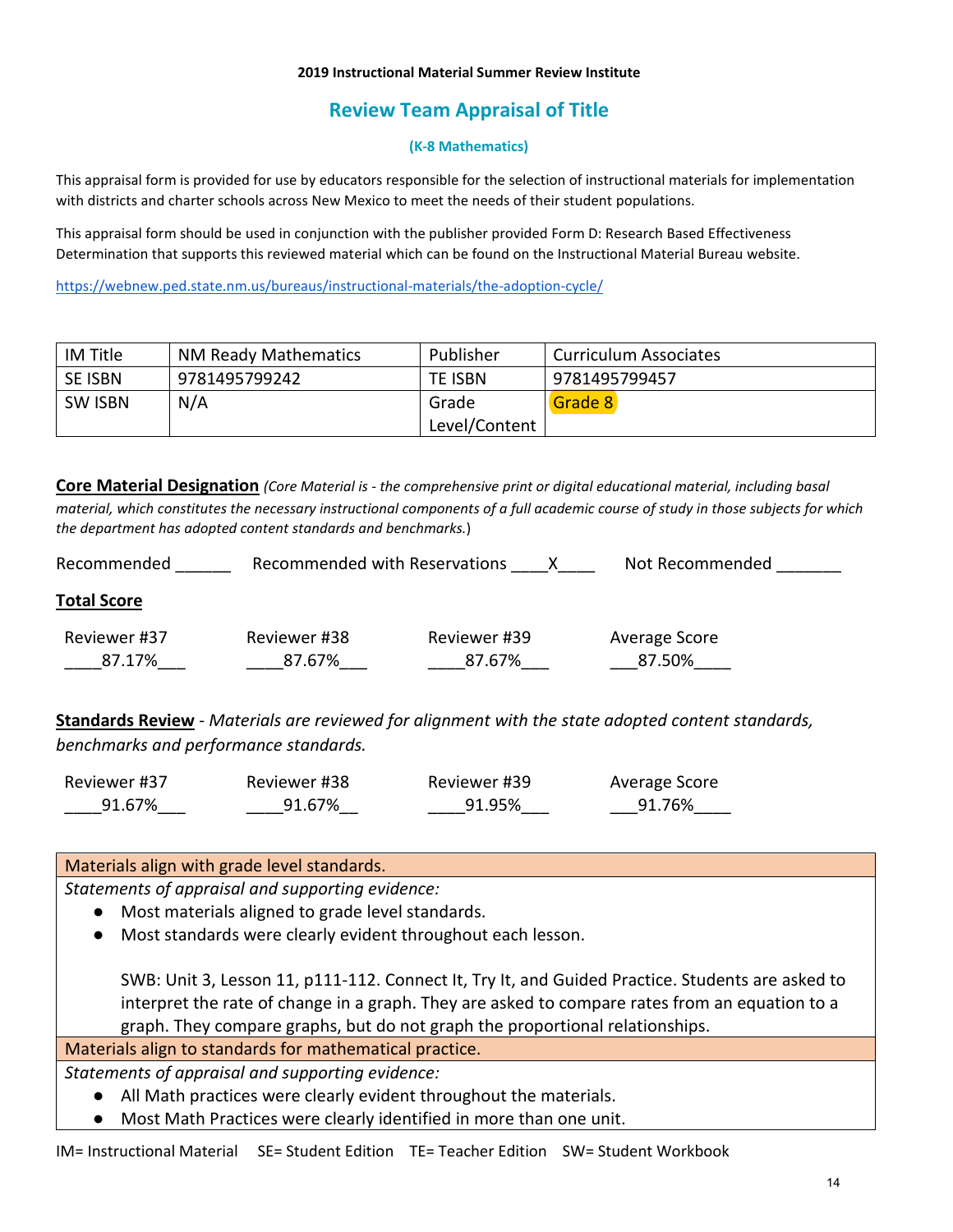● Each Lesson Plan identifies at least one of the Math Practices that are embedded in the lesson.

TRB: Unit 3, Lesson 12. p119. Students are modeling relationships graphically and symbolically. They are making connections between the linear relationships and proportional relationships (graphs, tables and equations).

TRB: Unit 4, Lesson 19, p175: SMP Tip. Students may choose to use a coordinate plane to help them illustrate a series of transformations. Allow students to choose the tools they use to solve a problem and encourage them to explain why they chose those tools.

Materials show aspects of rigor.

*Statements of appraisal and supporting evidence:*

- All aspects of rigor (conceptual understanding, procedural skills, and application) were found throughout the materials.
- Most clusters were balanced with all three aspects.

SWB: Unit 2 Lesson 9 pgs. 86-87 Guided Practice. Students are asked to analyze graphs and match them to appropriate descriptions. They are also asked to sketch graphs using data given.

**Math Content Review** - *Materials are reviewed for relevant criteria pertaining to the support for teachers and students in the specific reviewed content area.*

| Reviewer #37 | Reviewer #38 | Reviewer #39 | Average Score |
|--------------|--------------|--------------|---------------|
| 96.43%       | 96.43%       | 96.43%       | 96.43%        |

Materials are consistent with grade level content, supporting the intent of the delivery and understanding of mathematics.

*Statements of appraisal and supporting evidence:*

- Materials support grade level content using accurate mathematics, academic language and terminology, and representations consistent with grade level 8.
- Materials contain explanations to help with student misconceptions.
- Teacher materials provide insight into student's way of thinking and anticipates a variety of student responses.

TRB: Unit 3 pgs. 110-111 Comparing Proportional Relationships. Students are given a table with math terms, they complete by giving their definition and they must give a fact or example. They are given a model with a common theme "Angles", they complete by giving a definition and illustrating the type of angle.

Materials support student learning of mathematics.

*Statements of appraisal and supporting evidence:*

- Different strategies that students can use that encourage discourse are provided throughout the lessons.
- Materials provide supports to create structures for grade appropriate arguments and explanations, diagrams, mathematical models, etc. to strengthen student learning.

TRB: Unit 3, Lesson 16, p130: mathematical Discourse 1-3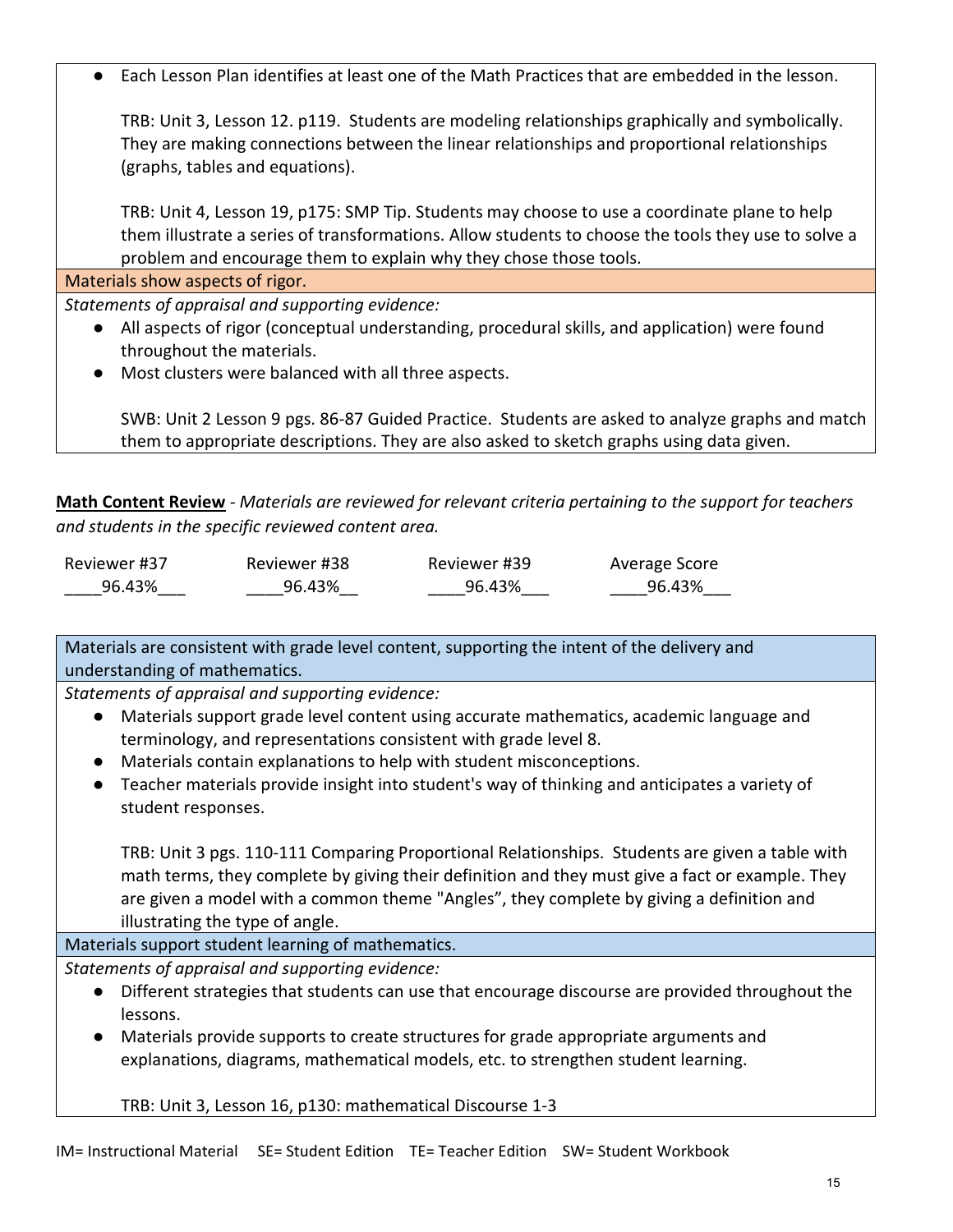Teacher will write on the board: 2x+4=14. Teacher asks students: "What is the value of x in the equation? Justify your answer. Does any number other than 5 make this equation true? Explain." Teacher replaces the right side of the equation with 2(x+6)-8. Teacher asks: "Is there one or more than one solution to the new equation? Why?"

**All Content Review** - *Materials are reviewed for relevant criteria pertaining to the support for teachers and students in the material regarding the progression of the standards, lesson structure, pacing, assessment, individual learners and cultural relevance.*

| Reviewer #37 | Reviewer #38 | Reviewer #39 | Average Score |
|--------------|--------------|--------------|---------------|
| 74.39%       | 76.22%       | 75.61%       | 75.41%        |

| Materials are consistent with the progression in the standards.                                                                                                                                    |  |  |
|----------------------------------------------------------------------------------------------------------------------------------------------------------------------------------------------------|--|--|
| Statements of appraisal and supporting evidence:                                                                                                                                                   |  |  |
| The materials followed the Scope and Sequence of the CCSSM, but gave few opportunities to<br>$\bullet$                                                                                             |  |  |
| show mastery.                                                                                                                                                                                      |  |  |
| The materials build upon each other and for the most part there was a smooth transition and                                                                                                        |  |  |
| progression.                                                                                                                                                                                       |  |  |
| Online Resource: Classroom Resources, Unit 1, Lesson 1, Numerical Expressions with Exponents                                                                                                       |  |  |
| Teacher p. 150a-159c Prerequisite. The Prerequisite component of each lesson outlines the                                                                                                          |  |  |
| standard from previous grades that correlates with the current grade level standard. There are                                                                                                     |  |  |
| links that take the teacher to that standard. For example, the cited one will take you to the 6th                                                                                                  |  |  |
| grade book that shows the lesson from the related standard.                                                                                                                                        |  |  |
| Materials foster coherence through connections at a single grade, where appropriate and required by the                                                                                            |  |  |
| standards.                                                                                                                                                                                         |  |  |
| Statements of appraisal and supporting evidence:                                                                                                                                                   |  |  |
| Mathematical connections were noted within the materials.<br>$\bullet$                                                                                                                             |  |  |
| Connections to previous and future learning were noted in the materials.<br>$\bullet$                                                                                                              |  |  |
| PPS Teacher: Unit 2, p45: Performance Task: The Performance Task allows the students to work                                                                                                       |  |  |
| on a task that connects two or more content level standards to one another. Content level                                                                                                          |  |  |
| standards: The page outlines the standards and also includes the Standards for Mathematical                                                                                                        |  |  |
| Practice.                                                                                                                                                                                          |  |  |
| Materials are well designed and take into account effective lesson structure and pacing.                                                                                                           |  |  |
| Statements of appraisal and supporting evidence:                                                                                                                                                   |  |  |
| All lessons followed the same structure throughout the materials.<br>$\bullet$                                                                                                                     |  |  |
| Lessons were broken down in a reasonable time frame with room for modification to fit specific                                                                                                     |  |  |
| learners.                                                                                                                                                                                          |  |  |
| SRB: Lesson 9, p78-89. The content of the lesson is given in a sequential order. The students start<br>with Use What You Know (Prior Knowledge), Find out More Model (Extend your learning), Model |  |  |
| Learning (Lesson Application), and Connect It (Make Connections). The lesson spirals in new                                                                                                        |  |  |

learning, using the material and making connections throughout the lesson.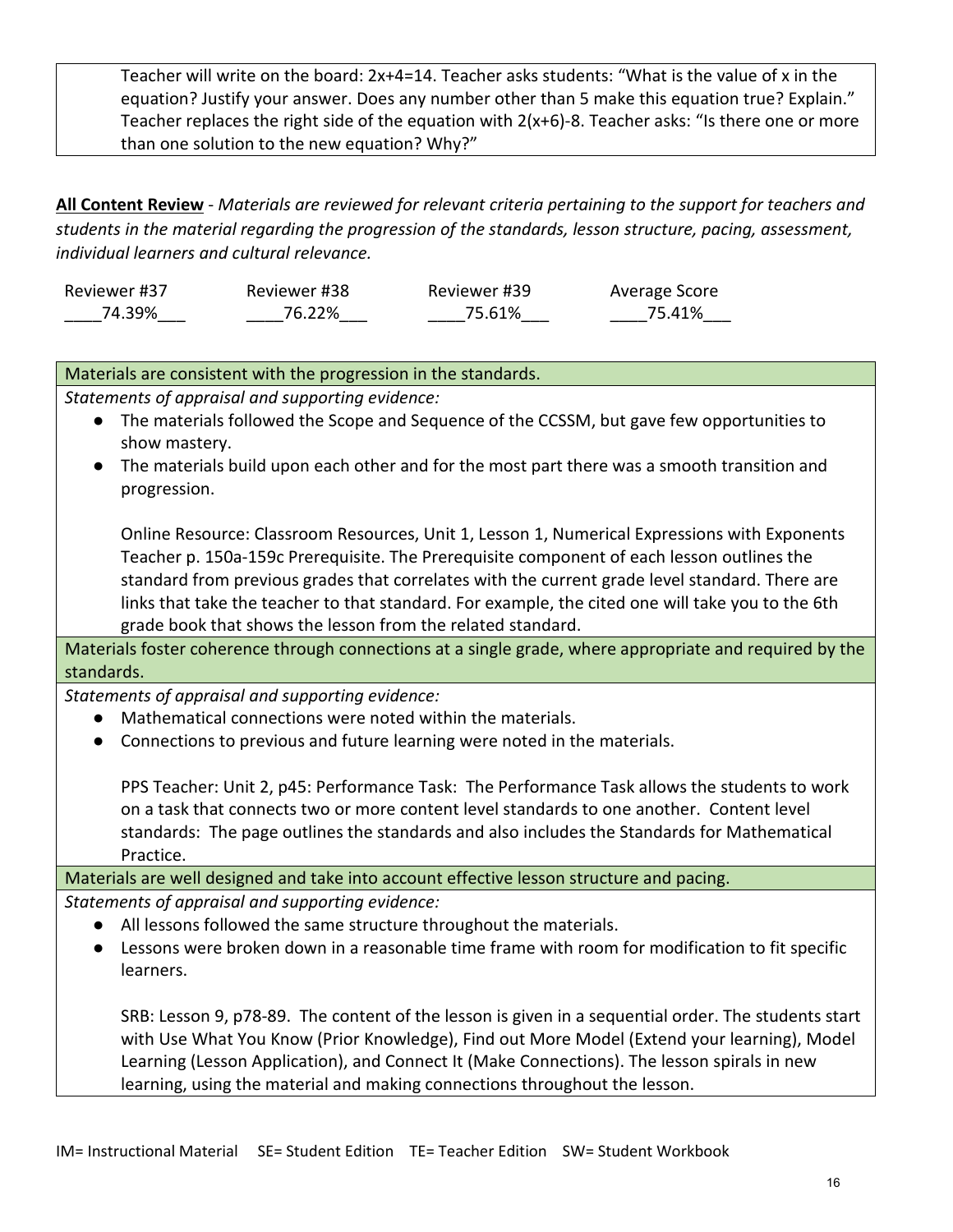Materials offer teachers resources and tools to collect ongoing data about student progress on the standards.

*Statements of appraisal and supporting evidence:*

- There were little opportunities for teachers to monitor student progress both digitally or in written form.
- Teachers have access to paper assessments that are able to analyze the results to adjust their lessons and to plan accordingly.

TRB: Unit 2 Mid unit and End of Unit Resources. Use this information to adjust lesson plans and focus remediation. Use the scoring rubrics as a guide to assessing student work.

Materials give all students extensive opportunities and support to explore key concepts.

*Statements of appraisal and supporting evidence:*

- There are Small Group Differentiation Plans (online) and suggested ELP standards in each lesson. Each lesson is correlated to the previous year's lessons. Teachers have digital access to the previous year's lessons.
- There were rubrics available after the assessments that grouped students by need.

TRB: Unit 4 Lesson 26 pg. 226b Small group differentiation. Activities include opportunities for reteach and independent and teacher led activities for different levels of learners. PPS Student: Unit 1, p57-62: Performance Task & Vocabulary Practice. Students are to solve mathematical problems that extend beyond what they are to do in the unit. In the vocabulary section, students are given the definition and they are to add examples for the words given.

Materials support effective use of technology to enhance student learning. Digital materials are accessible and available in multiple platforms.

*Statements of appraisal and supporting evidence:*

- There were very few digital resources for students. Most digital resources were intended for the teacher.
- Digital resources included only a few videos that were very lengthy.

TTB: Unit 1, Lesson 4, Interactive Tutorials, Scientific Notation, Instruction 2: Part 2. Students are to solve problems in whole group or individually after teacher shows the video.

Materials can be easily customized for individual learners.

*Statements of appraisal and supporting evidence:*

- Materials were somewhat customizable to fit all learners.
- All lessons followed a similar format and did allow for some deviation and modification.

TTB: Unit 2, Lesson 7: Compare Functions. Teacher has access to various digital PDFs and videos that can be customized for teachers to use with students: Interactive tutorials, Ready Instruction Book, Practice & Problem Solving Book, Lesson Quizzes, Unit Assessments, and Tools for Instruction.

Materials take into account cultural perspectives.

*Statements of appraisal and supporting evidence:*

- There are limited resources that address cultural diversity.
- There are a few references to worldwide cultures in the materials.